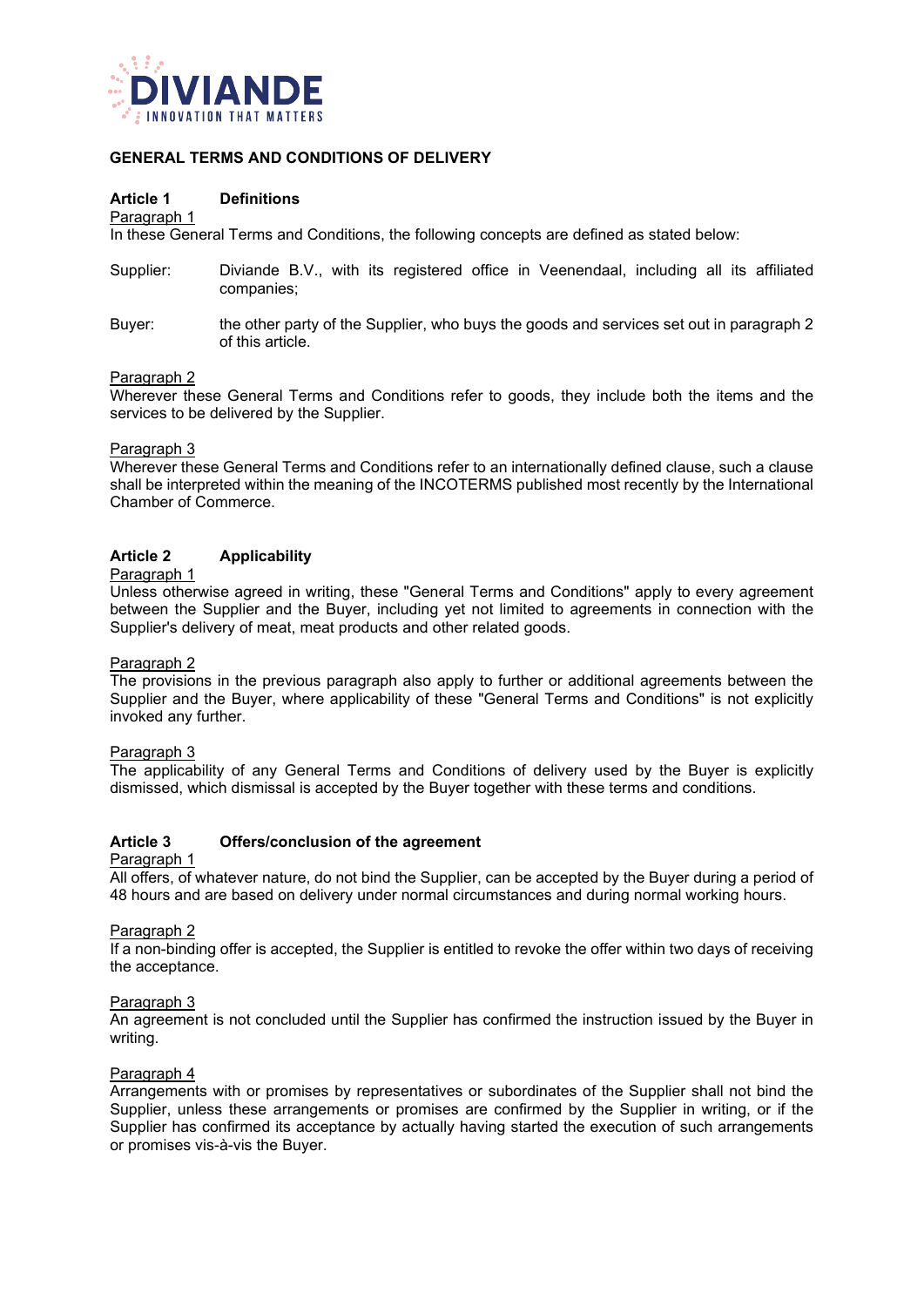# **Article 4 Scope and nature of the agreement**

## Paragraph 1

With regard to the scope and nature of the agreement, the Supplier's order confirmation, and failing that, the Supplier's offer is binding.

## Paragraph 2

The agreement only relates to the delivery of the goods and services explicitly agreed on.

## Paragraph 3

The Supplier is not bound by any deviation from or addition to the scope and nature of the agreement as set out in the order confirmation, failing which, the Supplier's offer or as otherwise agreed on initially, unless explicitly agreed in writing between the parties, or if the Supplier has confirmed its acceptance of such a deviation or addition by actually starting the execution of such a change or addition vis-à-vis the Buyer.

If a deviation or addition to the scope and nature of the agreement has been agreed on, the Supplier is entitled to adjust the agreed price, delivery method and delivery time, as well as other elements of the agreement in accordance with the agreed changes.

If such an addition or deviation leads to a longer delivery period, the Supplier shall never be liable for penalties and/or losses caused by the delivery period being exceeded.

## Paragraph 4

Without prejudice to the other provisions in these General Terms and Conditions and except when explicitly otherwise agreed in writing, the Buyer cannot derive any rights and/or claims towards the Supplier on the basis of deviations from an agreed quantity or weight of 1% or less.

# **Article 5 Price**

## Paragraph 1

The prices given by the Supplier and agreed on are based on delivery free domicile (DDP) and are exclusive of turnover tax, unless explicitly stated or agreed otherwise.

The Supplier shall not acknowledge exemption from any tax or levy, unless the Buyer provides the Supplier with a recognized certificate of exemption from the tax in question.

## Paragraph 2

The price or prices stated with the offer, or the agreed price or prices are based on the then prevailing cost-determining factors.

If during the period between the date on which the agreement is concluded and the delivery date the prices of raw materials, materials, equipment, energy, wages, social security costs, taxes and/or other cost-determining factors, also including the prices passed on to the Supplier by other suppliers undergo any changes, the Supplier is entitled to adjust the prices offered and/or agreed accordingly.

## Paragraph 3

Unless otherwise agreed in writing, the prices of the Supplier are expressed in euros. The exchange rate risk is at the expense of the Buyer.

## Paragraph 4

With regard to costs related to an obligation by the Supplier to take back and/or process packaging materials, the Supplier is entitled to charge the Buyer separately, i.e. on top of the agreed price(s).

## Paragraph 5

Packaging materials that qualify for reuse, i.e., crates and similar, always remain the property of the Supplier and shall be returned to the Supplier by the Buyer. If the Buyer fails to do so, the Supplier is entitled to charge the Buyer for all the costs related to replacing the materials in question. For CBL crates, those costs comprise the original purchase price plus the additional costs paid by the Supplier since the delivery to the Buyer.

# **Article 6 Delivery time**

## Paragraph 1

The delivery time commences on the day on which the agreement is concluded, unless otherwise stated.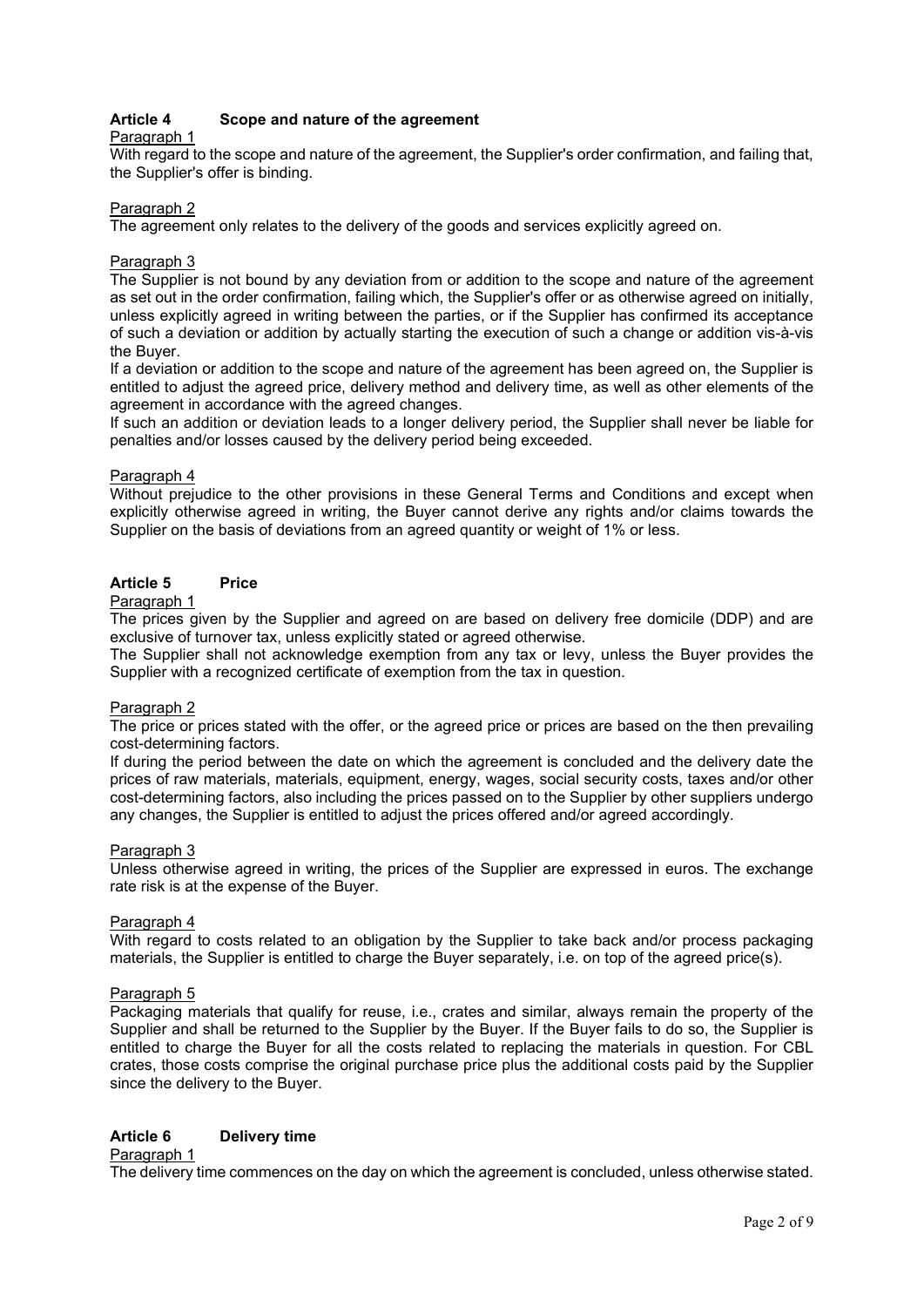Delivery times given can never be regarded as deadlines.

The mere fact that the delivery time has been exceeded does not entitle the Buyer in any way to damages, dissolution or cancellation of (a part of) the agreement.

## Paragraph 3

The Supplier is at all times entitled to make partial deliveries, and to send corresponding partial invoices.

## Paragraph 4

If the Buyer has failed to take possession of the goods after the delivery period has lapsed, they shall be stored at the Buyer's expense and risk, but in that case the Supplier is also entitled to dissolve the agreement by means of a written statement and to claim full compensation, or to demand discharge from its obligation in court. In that case, the Supplier is also entitled to sell the goods to third parties when three days since the offer to the Buyer have lapsed. In the latter case, the proceeds of selling those goods replace those goods subject to a maximum of the agreed price, on the understanding that the Supplier is entitled to deduct all costs and losses it has suffered from those proceeds or to set them off against those proceeds, without prejudice to the Supplier's right to hold the Buyer otherwise liable for all costs and losses, all this without prejudice to all other relevant rights of the Supplier in dealings with the Buyer.

## Paragraph 5

If in the case of an agreed delivery of fungible goods the Buyer has not taken possession of them after the delivery period has lapsed, the Supplier is entitled to allocate the goods intended for delivery, in which case the Supplier, after having notified the Buyer, is only obliged to deliver these goods, without prejudice to the Supplier's right to deliver other goods that comply with the commitment and without prejudice to the provisions in the previous paragraph.

## **Article 7 Force majeure**

#### Paragraph 1

Force majeure is taken to mean any independent event or circumstance beyond the control of the Supplier that temporarily or permanently obstructs fulfilment of the agreement.

## Paragraph 2

In the event of force majeure, the Seller shall be exempted from all its obligations towards the Buyer, without being liable to pay the Buyer any type of compensation (explicitly including consequential losses). In the event of temporary force majeure, the mutual obligations of that part of the agreement not yet performed are suspended for a maximum of 30 days. After that period, both parties are entitled to dissolve the agreement, without being able to claim compensation from the other party.

## **Article 8 Delivery and acceptance**

Unless otherwise agreed, goods are delivered with carriage paid. (DDP).

If the Buyer collects the goods from the Supplier (or from a location stated by the Supplier), delivery is made ex works (EXW), in which case the goods are deemed to have been delivered by the Supplier and to have been accepted by the Buyer as soon as the goods have been presented to the Buyer.

## **Article 9 Transfer of risk**

The goods to be delivered are at the expense and risk of the Buyer from the moment of delivery as referred to in the previous article.

# **Article 10 Quality, inspection, shortcomings, complaints**

# Paragraph 1

The goods delivered by the Supplier are deemed to be correct if they meet the statutory veterinary quality requirements that apply at the Supplier's branch office at the time the agreement is concluded or if they comply with the specifications otherwise explicitly agreed between the Supplier and the Buyer.

## Paragraph 2

Weight loss as a result of refrigeration or freezing is not regarded as a shortcoming.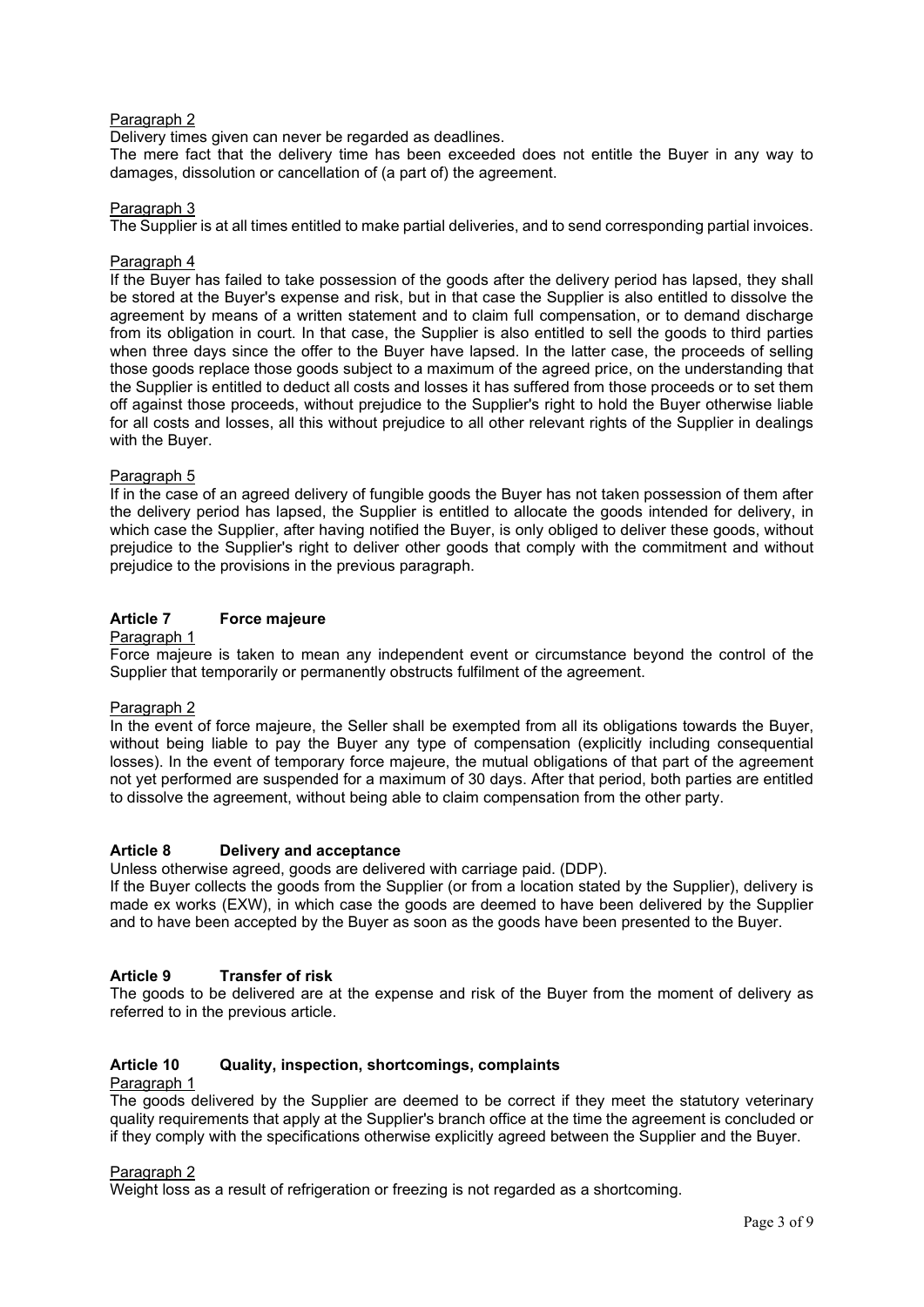Upon delivery, the Buyer shall inspect the delivered goods for completeness and correctness immediately.

#### Paragraph 4

Complaints shall be made in writing - and the reasons shall be stated - within 24 hours after delivery if the complaint concerns physically noticeable shortcomings. This is an expiry period.

#### Paragraph 5

Complaints concerning non-physically noticeable shortcomings shall be made in writing, while stating the reasons, within 10 days after delivery. This too is an expiry period.

#### Paragraph 6

In derogation from the previous paragraphs, complaints in connection with the shelf-life of products with a best-before date can be made until that best-before date, provided the Buyer proves that it stored the products in question without interruption in accordance with the conditions attached to that shelf-life guarantee and the products in question are still in their original packaging.

#### Paragraph 7

Within 8 days of the notifications referred to in paragraphs 4, 5 and 6, a study report prepared by a recognised and independent expert shall be submitted, demonstrating the correctness, scope and nature of the shortcomings, failing which the Buyer shall be unable to bring any claims against the Supplier in respect of that complaint or those complaints.

#### Paragraph 8

If the Supplier accepts a complaint from the Buyer, the Supplier shall, at the Supplier's discretion, remedy the shortcoming free of charge by means of replenishment or replacement, or by crediting the Buyer for that part to which the shortcoming relates.

The Supplier is obliged to fulfil the obligations set out in the previous sentence only if and insofar as the Buyer demonstrates that the stated defects or shortcomings are the result of circumstances that can be attributed to the Supplier.

Optionally, the Supplier is entitled to conduct its own study into the scope, nature and cause of an alleged shortcoming, in which case the Buyer is obliged to cooperate as the Supplier requires, failing which the Buyer shall be unable to bring any claims against the Supplier with regard to the alleged shortcomings.

## Paragraph 9

In the case of a circumstance as referred to in this article, the Buyer shall be able to dissolve the agreement with the Supplier only if the Buyer demonstrates that the alleged shortcomings can be attributed to the Supplier and only after the Buyer has afforded the Supplier - given the circumstances a reasonable amount time to remedy the alleged shortcomings in an acceptable manner, and also only if the Buyer cannot reasonably be expected to maintain the agreement.

#### Paragraph 10

Complaints with regard to the amount of the invoices sent by the Supplier shall be submitted in writing within 8 days of the invoice date, which period shall be regarded as an expiry period.

#### Paragraph 11

In dealings with the Buyer, the Supplier shall never be liable for any losses that exceed the purchase price of the goods or services delivered, also including any damage to goods other than the goods delivered, physical injury and consequential losses.

The Buyer shall indemnify the Supplier against all third-party claims on the grounds of defective goods. The Buyer shall take out adequate insurance against the usual risks, from the moment of delivery.

## **Article 11 Return shipments**

## Paragraph 1

The Supplier does not accept return shipments the dispatch costs of which have not been paid by the Buyer in advance.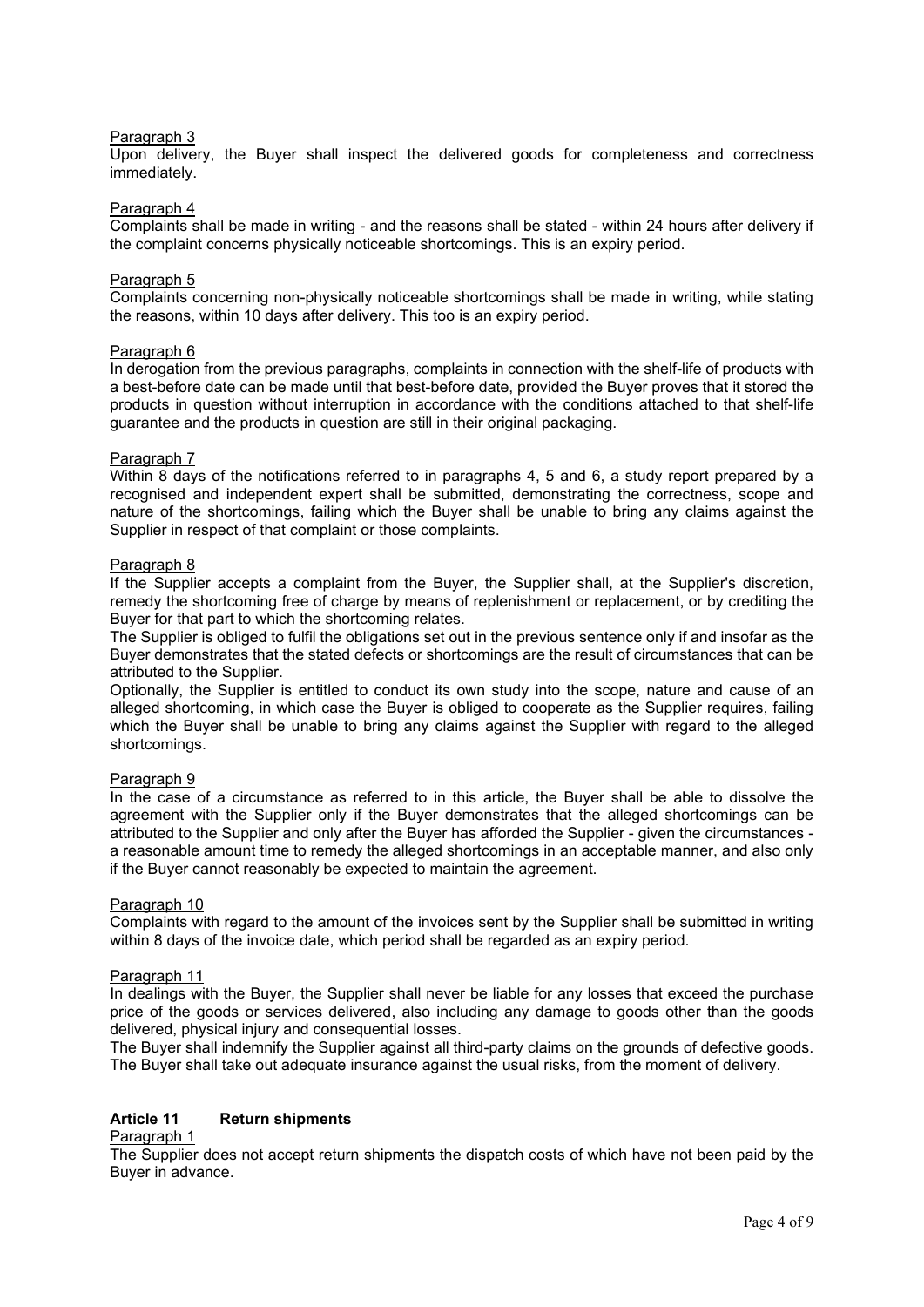The Supplier accepts return shipments the dispatch costs of which have been paid by the Buyer in advance only following the Supplier's prior written consent.

## Paragraph 2

The fact that the Supplier accepts a return shipment does not mean that the Supplier accepts any alleged reason given by the Buyer for returning the goods.

# **Article 12 Retention of title**

## Paragraph 1

The Supplier retains title to all the goods it has delivered to the Buyer, including those that have already been paid for, until the purchase price for all these goods has been paid in full.

## Paragraph 2

If the Supplier has carried out activities for the Buyer within the framework of the agreement concluded with the Buyer, the retention of title also applies until the Buyer has paid this claim from the Supplier in full.

## Paragraph 3

The retention of title also applies to claims which the Supplier may have against the Buyer due to the Buyer's failure to fulfil one or more of its obligations towards the Supplier.

## Paragraph 4

As long as title to the goods delivered has not transferred to the Buyer, the Buyer is not permitted to pledge the goods or to grant any right thereto to a third party, subject to the provisions in the previous paragraph of this article.

## Paragraph 5

The Buyer undertakes not to assign or pledge debts against its buyers to third parties without the prior written consent of the Supplier. The Buyer undertakes to pledge said claims to the Supplier as soon as the latter expresses its wish for that, in the manner set out in Book 3 Article 239 of the Dutch Civil Code, as additional security for all claims from the Supplier against the Buyer for whatever reason.

## Paragraph 6

The Buyer is obliged to look after the goods delivered under retention of title with the necessary care and as the recognisable property of the Supplier.

## Paragraph 7

For the term of the retention of title, the buyer is obliged to insure the goods against the risk of fire, explosion and flooding, as well as theft and to submit the policy documents of this insurance to the Supplier for inspection upon the latter's first request.

## Paragraph 8

All claims of the Buyer against the insurers of the goods by virtue of the aforementioned insurance shall be pledged to the Supplier by the Buyer, as soon as the Supplier expresses its wish for that, in the manner set out in Book 3 Article 239 of the Dutch Civil Code, as additional security for all claims from the Supplier against the Buyer for whatever reason.

## Paragraph 9

If the Buyer fails to fulfil its obligations towards the Supplier or if the Supplier has good reason to believe that the Buyer is likely to default on those obligations, the Supplier is entitled to take back the goods delivered under retention of title. After the goods have been taken back, the Buyer shall be credited for the market value, which shall never exceed the original purchase price, minus the costs for taking the goods back, and without prejudice to any other rights that accrue to the Supplier in that case, including the right to set-off with any losses suffered by the Supplier.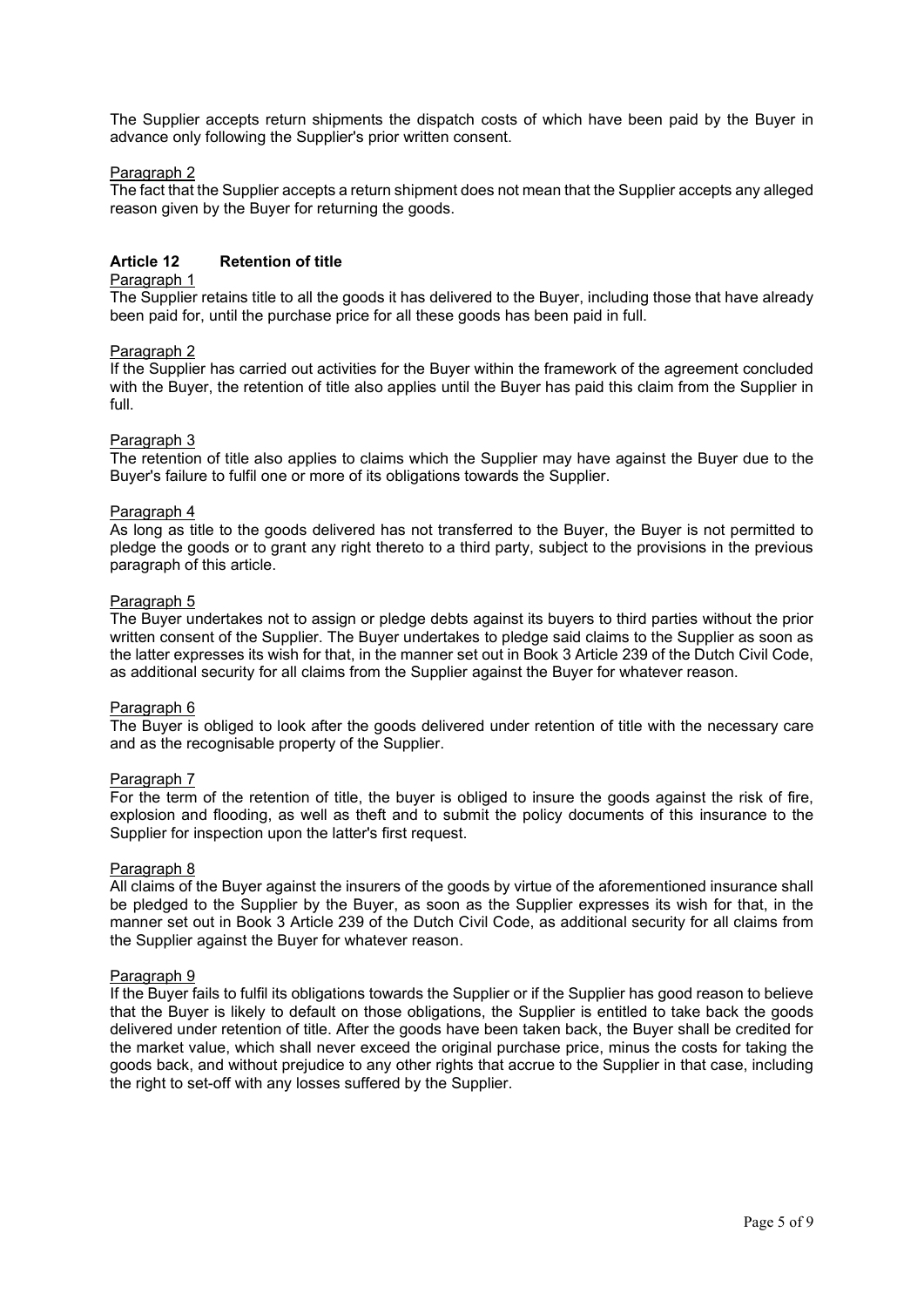## **Article 13 Retention of title in Germany (Eigentumsvorbehalten in Deutschland)**

In derogation from the provisions in the previous article, the following applies to goods supplied by the Supplier to buyers in Germany:

(In Abweichung vom im vorgehenden Artikel Festgelegte, gilt bezüglich der vom Lieferanten an in Deutschland etablierte Abnehmer gelieferten Sachen folgendes:)

Das Eigentum an den gelieferten Waren bleibt zur Sicherung aller Ansprüche vorbehalten, die dem Lieferanten aus der gegenwärtigen und künftigen Geschäftsverbindung bis zum Ausgleich aller Salden gegen den Abnehmer zustehen.

Das Eigentum des Lieferanten streckt sich auch auf die durch Verarbeitung der Vorbehaltswaren entstehende neue Sache. Der Abnehmer stellt die neue Sache unter Ausschluss des eigenen Eigentumserwerbs für den Lieferanten her und verwahrt sie für ihn. Hieraus erwachsen ihm keine Ansprüche gegen den Lieferanten.

Bei Verarbeitung eines Werksvertrages wird die Werklohnforderung in Höhe des anteiligen Betrages unserer Rechnung für die mitverarbeitete Vorbehaltsware schon jetzt an uns abgetreten. Solange der Abnehmer seinen Verpflichtungen aus der Geschäftsverbindung an uns ordnungsgemäß nachkommt, darf er über die in unserem Eigentum stehende Ware im ordentlichen Geschäftsgang verfügen und die an uns abgetretenen Forderungen selbst einziehen. Bei Zahlungsverzug oder begründeten Zweifeln an der Zahlungsfähigkeit oder Kreditwürdigkeit des Abnehmers sind wir berechtigt, die abgetretenen Forderungen einzuziehen und die Vorbehaltsware zurückzunehmen.

Scheck-/Wechselzahlungen gelten erst nach Einlösung der Wechsel durch den Abnehmer als Erfüllung.

Hinsichtlich der Vereinbarung von Eigentumsvorbehaltsrechten gilt ausschließlich deutsches Recht.

# **Article 14 Payment**

## Paragraph 1

Unless otherwise agreed in writing, and without prejudice to the provisions in the following paragraphs of this article, payments to the Supplier *must have been received by the Supplier* within 14 days of the invoice date. The Buyer is in default from the first day of the payment term lapsing, without a notice of default being required.

## Paragraph 2

The Buyer is not entitled to set-off.

## Paragraph 3

If the Buyer has issued an authorisation for direct debit, the Supplier is entitled to have those payments effected on the first working day after the expiry date of the invoice as mentioned in paragraph 1 of this article.

## Paragraph 4

The Supplier is at all times entitled to demand a full or partial advance payment for every delivery or partial delivery.

## Paragraph 5

If the Supplier allows for the principal sum or part thereof to be paid in instalments with regard to certain goods delivered or to be delivered, the turnover tax on the entire payment sum shall be payable with the first instalment, unless otherwise agreed in writing.

## Paragraph 6

The costs that are at the expense of the Supplier and which are advanced by the Buyer shall be set off against the final instalment.

#### Paragraph 7

Before making or before continuing with a delivery, the Supplier is at all times entitled to demand sufficient security from the Buyer for the fulfilment of all or some of its payment obligations.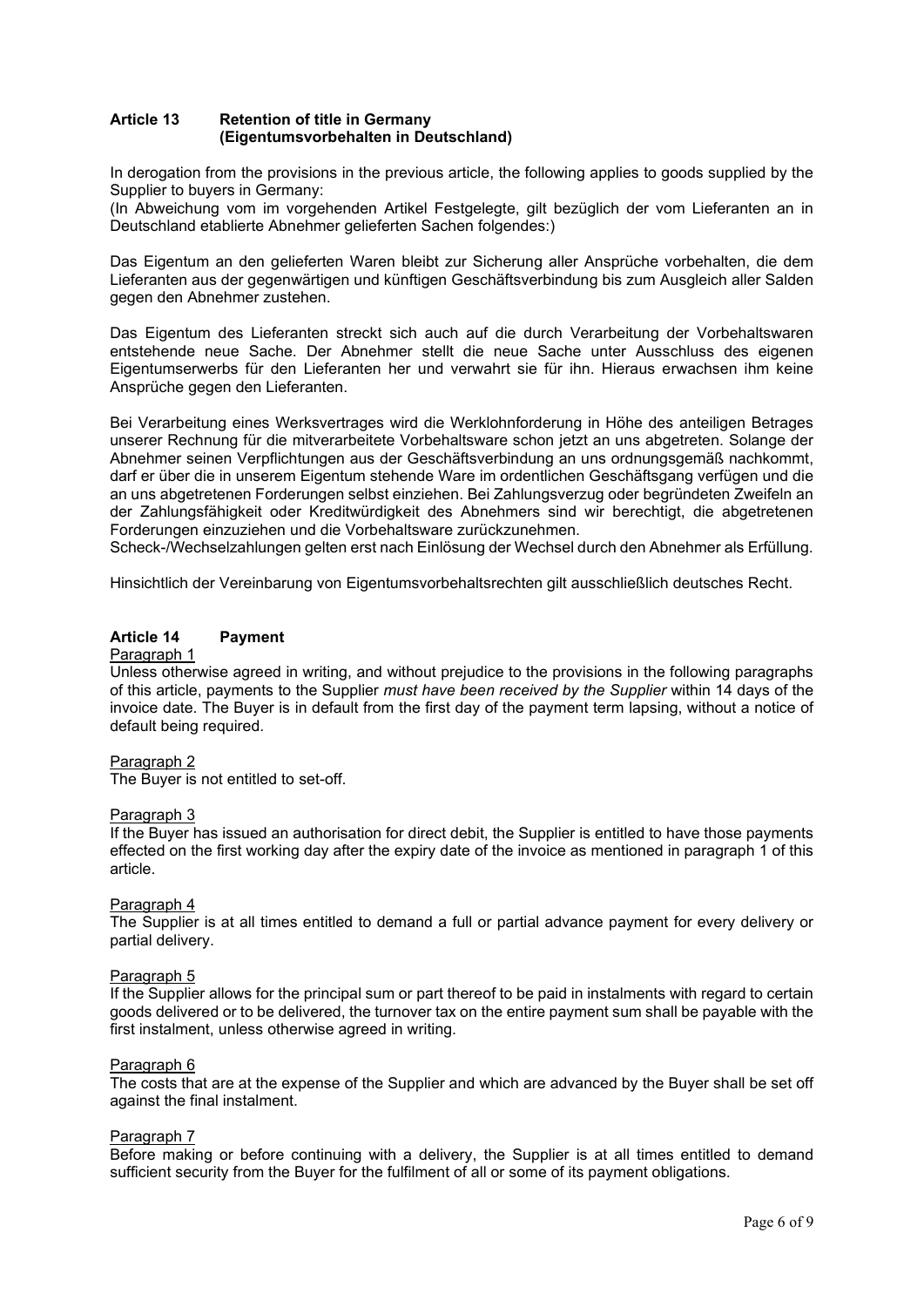The Supplier is entitled to suspend further deliveries if the Buyer fails to fulfil its payment obligations, if it fails to fulfil its obligation to furnish security or if it otherwise fails to fulfil one or more of its obligations towards the Supplier, also if a fixed delivery time is agreed on, all this without prejudice to the Supplier's right to dissolve the agreement in that case and/or to claim full compensation, and without prejudice to the Supplier's other rights in such cases.

## Paragraph 9

Unless explicitly agreed otherwise, all payments from the Buyer, howsoever named, shall first be used as a set-off against the costs, then as a set-off against interest due and finally as a set-off against the principal sum of the unpaid invoice, in the course of which, when multiple invoices have gone unpaid, the payments are first used as a set-off against the principal sum of the oldest invoice.

## Paragraph 10

If the Buyer fails to pay within the agreed term, the Buyer is in default by operation of law, and owes the Supplier interest equal to the statutory interest rate, plus 2% on the outstanding amount, starting on the due date of the unpaid invoice(s), without notice of default being required

#### Paragraph 11

If the Buyer defaults by virtue of the provisions in paragraph 10 of this article, all claims from the Supplier against the Buyer immediately become due and payable from that moment.

## Paragraph 12

If payment is made by means of bills and cheques, the exchange rate and cheque costs are payable by the Buyer. This also applies to cash on delivery charges.

## **Article 15 Judicial and extrajudicial costs**

All judicial and extrajudicial costs to be incurred by the Supplier in connection with collecting the claims against the Buyer are payable by the Buyer, in the course of which the extrajudicial costs are calculated in proportion to the principal sum to be claimed or in proportion to the value of the performance otherwise to be demanded from the Buyer, in the manner set out below, on the understanding that it shall amount to at least €150.00, and also on the understanding that the Supplier shall at all times be entitled to claim the actual extrajudicial costs incurred, insofar as they exceed the sum calculated as explained below. The extrajudicial costs amount to 15% of the principal sum(s) to be claimed plus interest, or on the value of the performance otherwise to be demanded from the Buyer.

If the Buyer does not proceed to place orders in good time, and the Supplier is therefore required to store items, the Buyer shall be charged storage fees in addition to the above-mentioned extrajudicial costs. Storage fees and financing fees amount to €0.02/kilo/day.

## **Article 16 Liability**

#### Paragraph 1

Without prejudice to the provisions in article 10 of these General Terms and Conditions, the Supplier can never be held liable for any type of loss, except in the case of intent or gross negligence and except if this violates the provisions of mandatory law.

## Paragraph 2

Without prejudice to the provisions in the previous paragraph, any liability of the Supplier for trading loss or other indirect losses is explicitly excluded.

#### Paragraph 3

Without prejudice to the provisions in the previous paragraphs, any obligation by the Supplier to pay compensation by virtue of any liability is at all times limited to the price agreed in the agreement with the Buyer, excluding VAT, on the understanding that if the agreement relates to partial deliveries, or if the Supplier has exercised its right to make partial deliveries, any obligation of the Supplier to pay compensation in such cases is at all times limited to the price that relates to that part of the agreement which is most closely related to the loss, on the understanding that an obligation to pay compensation is at all times limited to €25,000.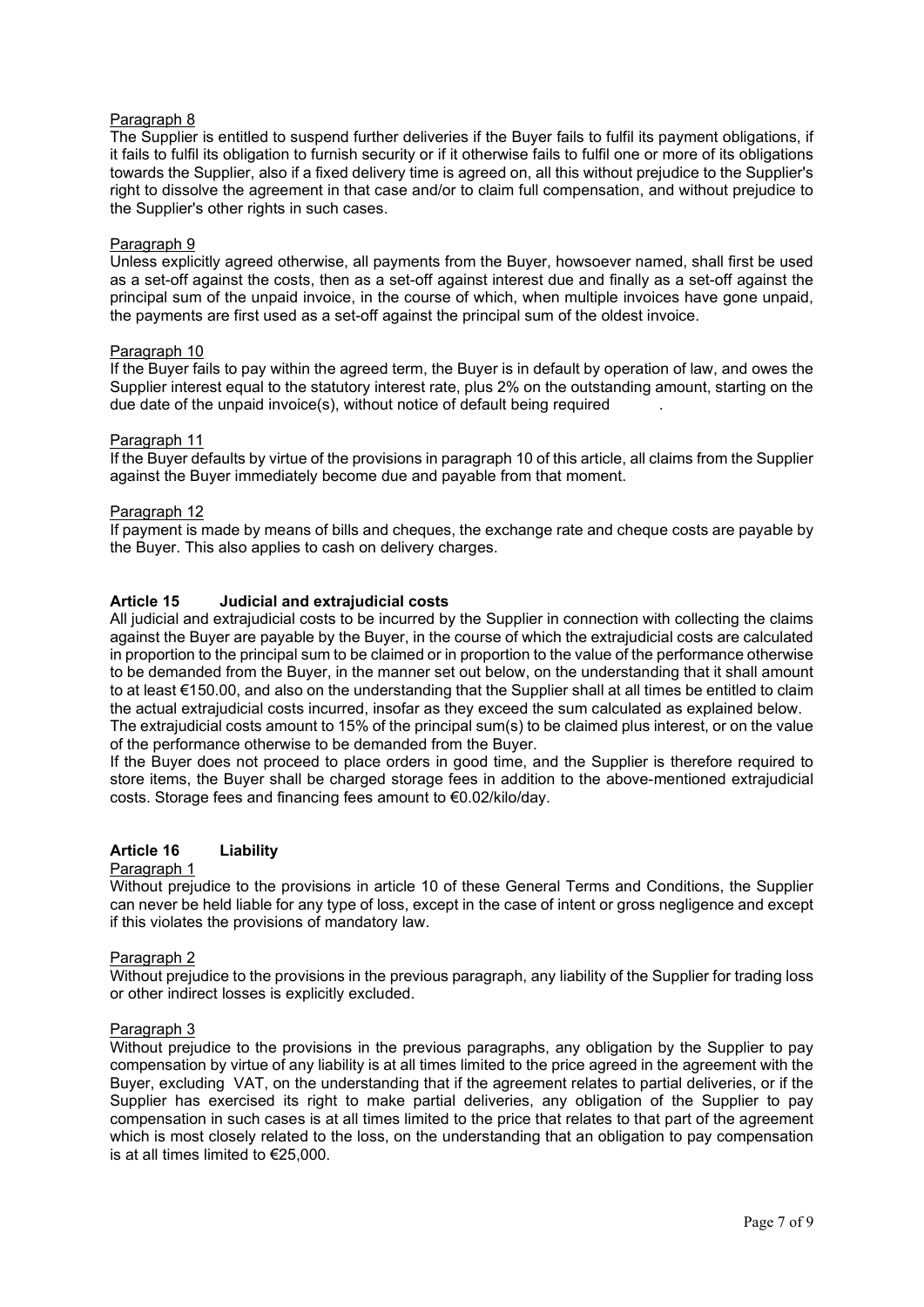When the Buyer identifies any damage, it shall notify the Supplier thereof in writing without delay, failing which the Buyer can no longer bring any claims against the Supplier in respect of that damage. Furthermore, the Buyer shall in that case fully cooperate in any investigation by the Supplier into the scope, nature and cause of the established damage, at the risk of forfeiting any claims from the Buyer against the Supplier in respect of that damage.

## Paragraph 5

Without prejudice to the provisions in the previous paragraphs of this article, every right to claim of the Buyer against the Supplier lapses one year after the damage arose or started.

## **Article 17 General Food Law Regulation**

With regard to the goods delivered by the Supplier, the Buyer is obliged to strictly comply with all its obligations ensuing from EC Regulation 178/2002 of the European Parliament and the Council of 28 January 2002 (General Food Law) and the legislation based on that.

The Buyer shall indemnify the Supplier against all claims from third parties, including government agencies, if and insofar as the Buyer fails to comply strictly with said legislation.

## **Article 18 Proof of administration**

Subject to proof to the contrary, the information contained in the Supplier's accounting records are decisive with regard to the agreement.

## **Article 19 Suspension and dissolution**

#### Paragraph 1

Without prejudice to the provisions in the previous articles about suspension and dissolution, if the Buyer fails to fulfil its obligations by virtue of the agreement between the Supplier and the Buyer, if it fails to fulfil them properly or in time, if there is serious doubt as to whether the Buyer shall be able to fulfil its obligations under the aforementioned agreement, in the case of insolvency, suspension of payments, guardianship, cessation, liquidation of the Buyer, full or partial transfer or an (undisclosed) pledge of its business or a considerable part of the business assets or business claims, or in the case of an attachment against the Buyer, the Supplier is entitled to either suspend the agreement for no more than 6 months, without notice of default or judicial intervention, or to dissolve the agreement insofar as it has not yet been performed, without prejudice to the Supplier's right to compensation for any losses suffered or profits lost.

## Paragraph 2

In the case of dissolution as referred to in the previous paragraph, the agreed price owed to the Supplier is immediately due and payable, minus anything that has already been paid and any costs not yet incurred by the Supplier.

# Paragraph 3

In the cases referred to in the first paragraph, all outstanding claims which the Supplier may have against the Buyer at that time shall be immediately due and payable in full.

# **Article 20 Declaration of integrity**

## Paragraph 1

The Buyer is not allowed to supply goods sourced from the Supplier to countries or persons sanctioned by the European Union.

## Paragraph 2

The Buyer must not offer persons working for or on behalf of the Supplier money or goods worth more than €50, with the exception of when prior permission from the Supplier is obtained in writing.

## **Article 21 The Dutch text is binding**

If these General Terms and Conditions are or will also be made available in a foreign language, the Dutch text and interpretation of these General Terms and Conditions shall be decisive if there are any